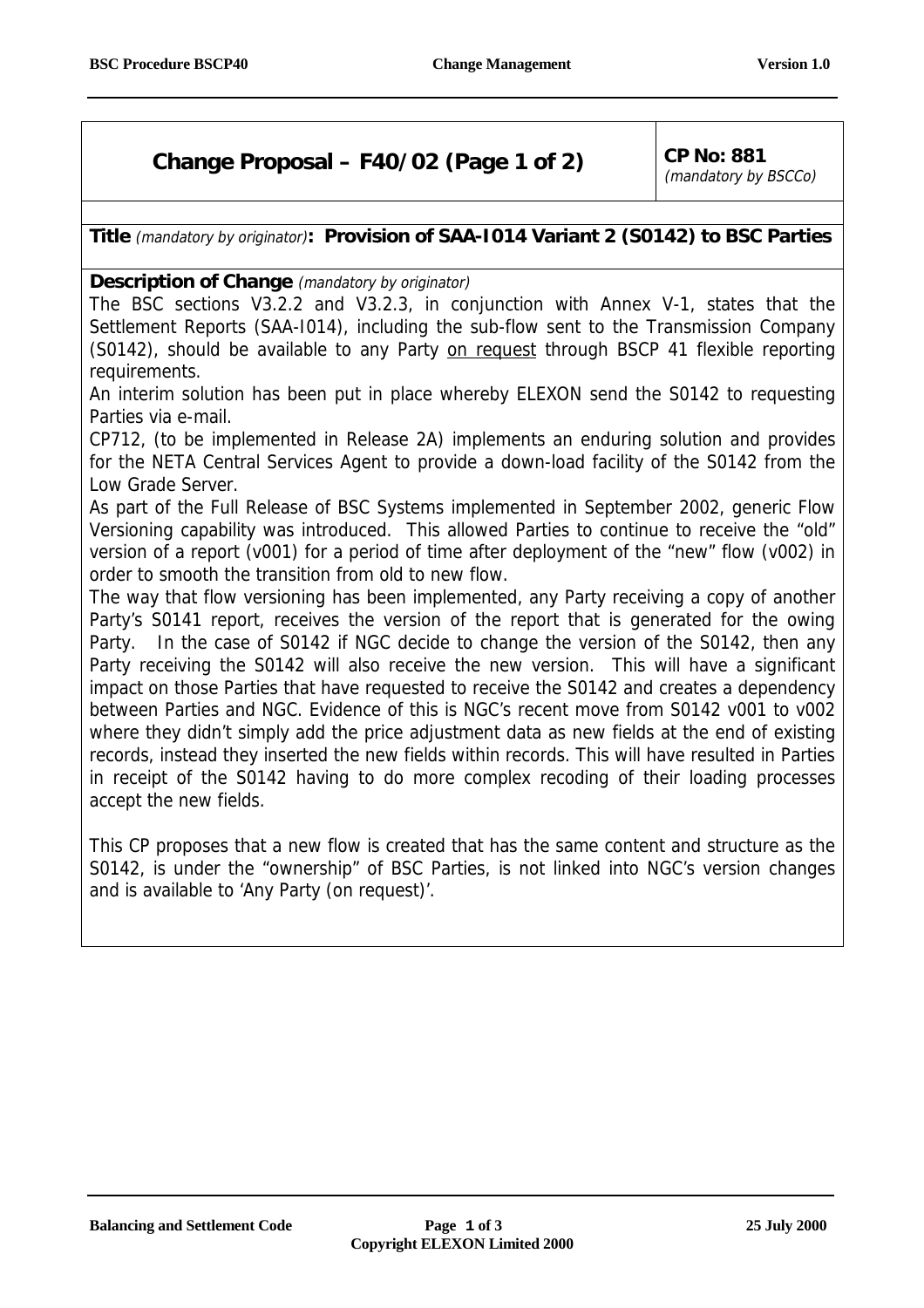## **Proposed Solution(s) (mandatory by originator)**

The following options should be considered for feasibility and cost:

### **Option 1: Creating a New Variant for Industry use**

The creation of a new variant (variant 4) involves creating an identical copy of the NGC variant which will be sent to BSC Parties on request and BSSCo (but excluding NGC). This new variant would be provided to Any Parties on request and BSCCo instead of the existing NGC variant. NGC would therefore be the sole recipient the S0142 variant. BSCCo receive the new variant via the High Grade Service.

## **Option 2: Adapting the BSCCo Variant for Industry use**

This is similar to the above, but rather than creating a new flow, this option changes the existing BSCCo variant (S0143) to be a copy of the NGC variant. This expanded BSCCo variant would be provided to Any Parties on request and BSCCo instead of the existing NGC variant. NGC would therefore be the sole recipient of the S0142. This could involve including Parties as recipients so they can choose which version they require.

In both of these options the precise content and ordering of data reported would need to be agreed with BSC Parties.

#### **Justification for Change (mandatory by originator)**

Removes dependency between Parties and NGC and enhances current reporting arrangements.

#### **Other Configurable Items Potentially Affected by Proposed Solution(s) (optional** by BSCCo)

- Neta Data File Catalogue (NDFC)
- Reporting Catalogue;
- Interface Definition and Design Documents (IDD) Parts 1 and 2;
- NETA Central System Software;
- SAA URS.

**Impact on Core Industry Documents** (optional by originator) None as far as aware.

#### **Related Changes and/or Projects** (mandatory by BSCCo)

- CP712
- Modification Proposal P102